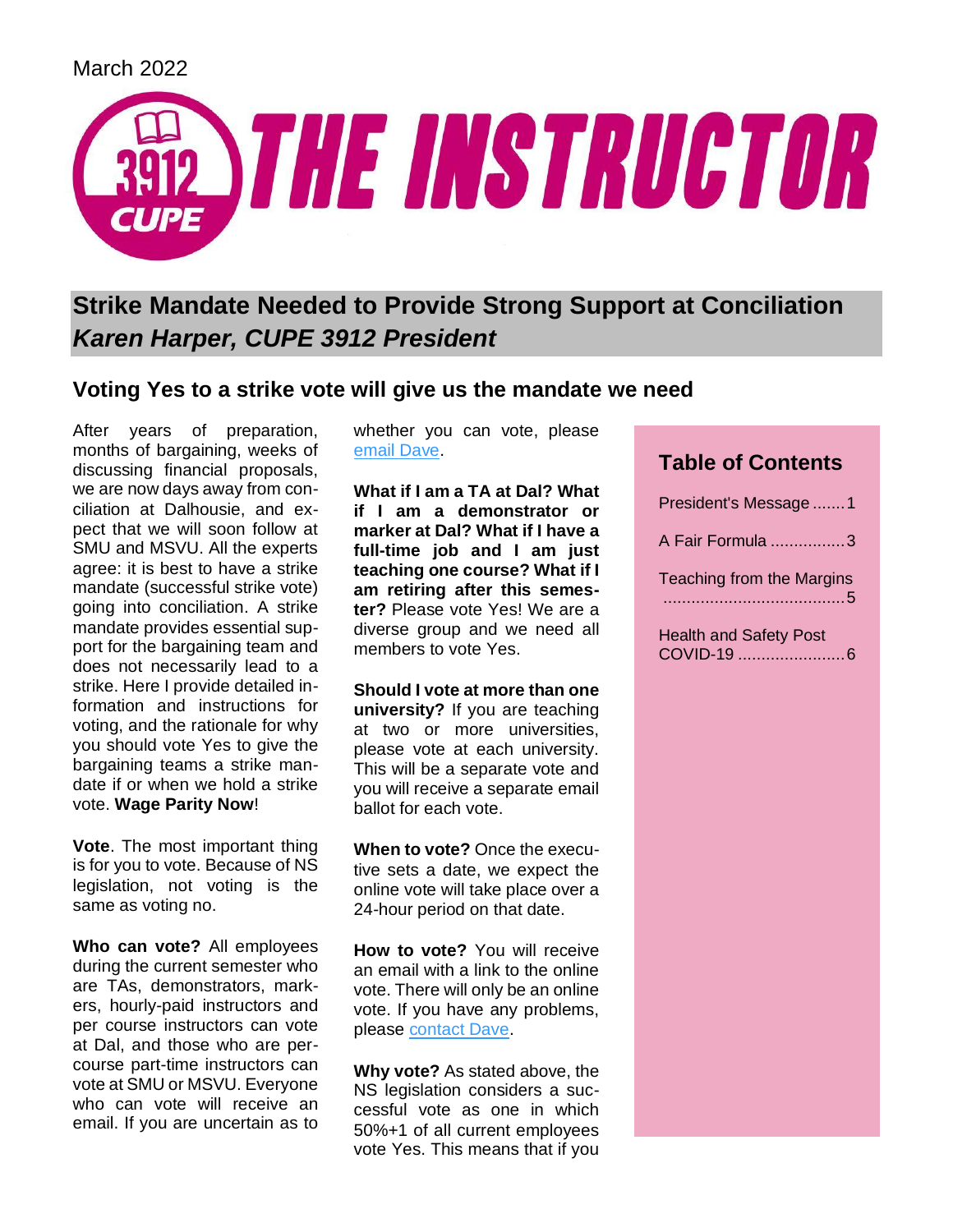don't vote, it's the same as voting no. If you want to vote no, you should still vote. We want to hear your voice. We will also consider the percentage of those who vote.

**Reasons to vote Yes**! The bargaining teams need a strike mandate. A strike mandate means that members are willing to go on strike if bargaining at conciliation breaks down and does not result in an agreement. But more often having a strong strike mandate means that an agreement is reached during conciliation or sometimes at the last minute before a possible strike. Obviously all current employees can and should make their own decision. But the bargaining teams are hoping you vote Yes. Here is why we think you should vote Yes to a strike mandate:

The more members that rally behind a strike, the less likely they are to go on strike.

If we get a strike mandate, we get 100% funding from CUPE National for a strike avert campaign. The purpose of this campaign is to get a fair deal for a collective agreement by raising awareness among members, the community and the public without the need to go on strike. But most current employees need to vote Yes to get this funding.

Strike pay starts at \$300 per week and increases the longer



we are on strike. Members actively on strike receive strike pay for being on the picket line or for other support duties (accommodations can be made) for at least 20 hr per week. For some members, this will be more than they make teaching. We can also create a hardship fund and find other ways to help members that might experience financial hardship during a strike.

A strike mandate puts pressure on the employer to reach a fair deal for our members.

If you are not concerned about your own financial situation, please think of your fellow members, many of which are stuck with low wages and need to work at more than one university or at other jobs just to make ends meet.

Wage Parity Now! The most important reason to vote Yes is that we are among the lowest paid PTers and TAs and especially markers in Canada. Yet the employer refuses to give us increases in salary beyond 1.5%, which is less than the increase in tuition and less than the cost of living. We need a substantial wage adjustment to get anywhere close to the median salaries at other universities. It really seems that the **only** way to get this adjustment we deserve is to get a strike mandate.

The time is now! Please vote Yes to give the bargaining teams a strike mandate that they need to reach a fair deal for you.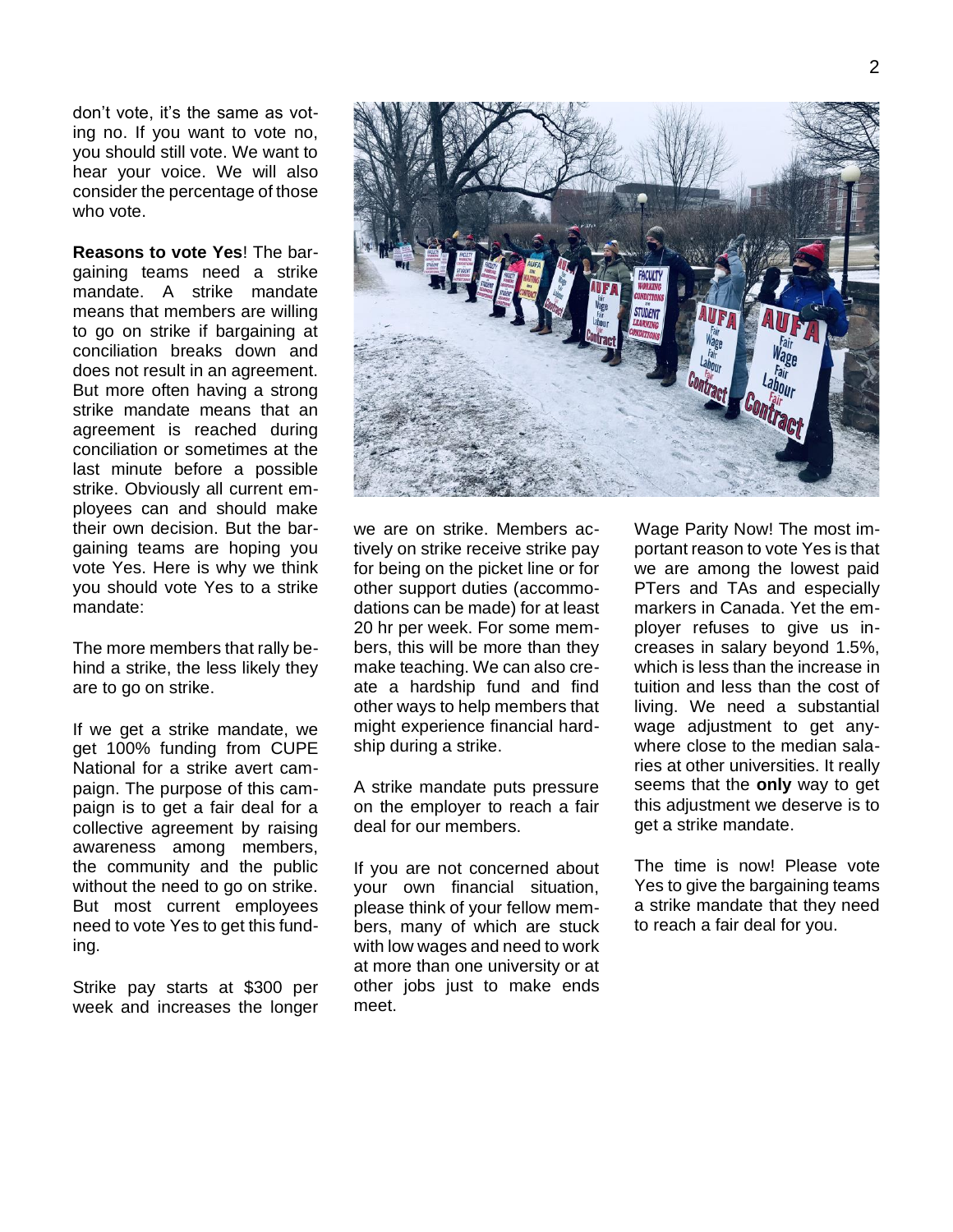# **A Fair Formula** *David R. Wilson, CUPE 3912 Member*

What factors make for optimal working conditions for contract instructors at university?

- 1. Improved office space
- 2. A supportive supervisor
- 3. Name on the door/website
- 4. Better salary
- 5. Access to funds for travel and research
- 6. Flexible schedule
- 7. Paid sick leave
- 8. Health benefits
- 9. Professional development opportunities
- 10. Job security

The list is long and incomplete. One thing I am positive about is that the working conditions of our members are the learning conditions for our students. So let me be frank—it's about the money. The salary disparity between the full-time and contract faculty must be corrected. Our course stipend must be significantly raised.

For years, the employer has relied on a section of the workforce at a discounted rate. That means they have recouped a greater profit by knowingly underpaying contract faculty when we consider the national average. The incremental pay increases show that management does not value the integral role that contract instructors play in helping students to succeed. One can't help but see the exploitation. Despite the constraints of being underpaid and as a consequence over stressed, these instructors overwhelmingly serve with distinction at their institutions. Besides exemplary teaching, our members

### Part-Time Instructor Base Stipends at Undergraduate **Universities in Canada**

Per 3-Credit Course with a PhD

| <b>Saint Mary's University (Halifax)</b> | \$5,046 |
|------------------------------------------|---------|
| <b>Mount Saint Vincent University</b>    | \$5,204 |
| University of Prince Edward Island       | \$6,108 |
| Acadia University                        | \$6,245 |
| University of St. Thomas                 | \$6,317 |
| <b>Brandon University</b>                | \$6,453 |
| Lethbridge University                    | \$6,460 |
| Université de Moncton                    | \$6,600 |
| <b>Nipissing University</b>              | \$6,880 |
| Median (excluding SMU and MSVU)          | \$7,000 |
| St. Francis Xavier University            | \$7,000 |
| <b>Mount Allison University</b>          | \$7,037 |
| Average (excluding SMU and MSVU)         | \$7,039 |
| Laurentian University                    | \$7,497 |
| <b>Lakehead University</b>               | \$7,536 |
| <b>Trent University</b>                  | \$7,567 |
| Ontario Tech University (UOIT)           | \$7,584 |
| University of Northern British Columbia  | \$7,968 |
| Bishop's University                      | \$8.327 |

Stipends shown include vacation pay and reflect amounts paid in the academic year 2019-2020. Data for Cape Breton University and the University of Winnipeg were not available, and therefore not included in this dataset.

Chart: CUPE 3912 · Source: CAUT · Created with Datawrapper

sit on committees, provide reference letters for students, conduct research, attend conferences, publish papers, mentor, sit on thesis-defense boards, design sophisticated websites, promote student work, and actively participate in campus life. Much of this labour is invisible. And unpaid.

What is clear is that each time our contract is up for negotiation the employer claims that we are already adequately compensated. It's Groundhog Day meets Catch-22. Management's business-as-usual attitude needs to modernize. The pandemic has magnified our definition of acceptable working conditions. The last two years

**67 U30**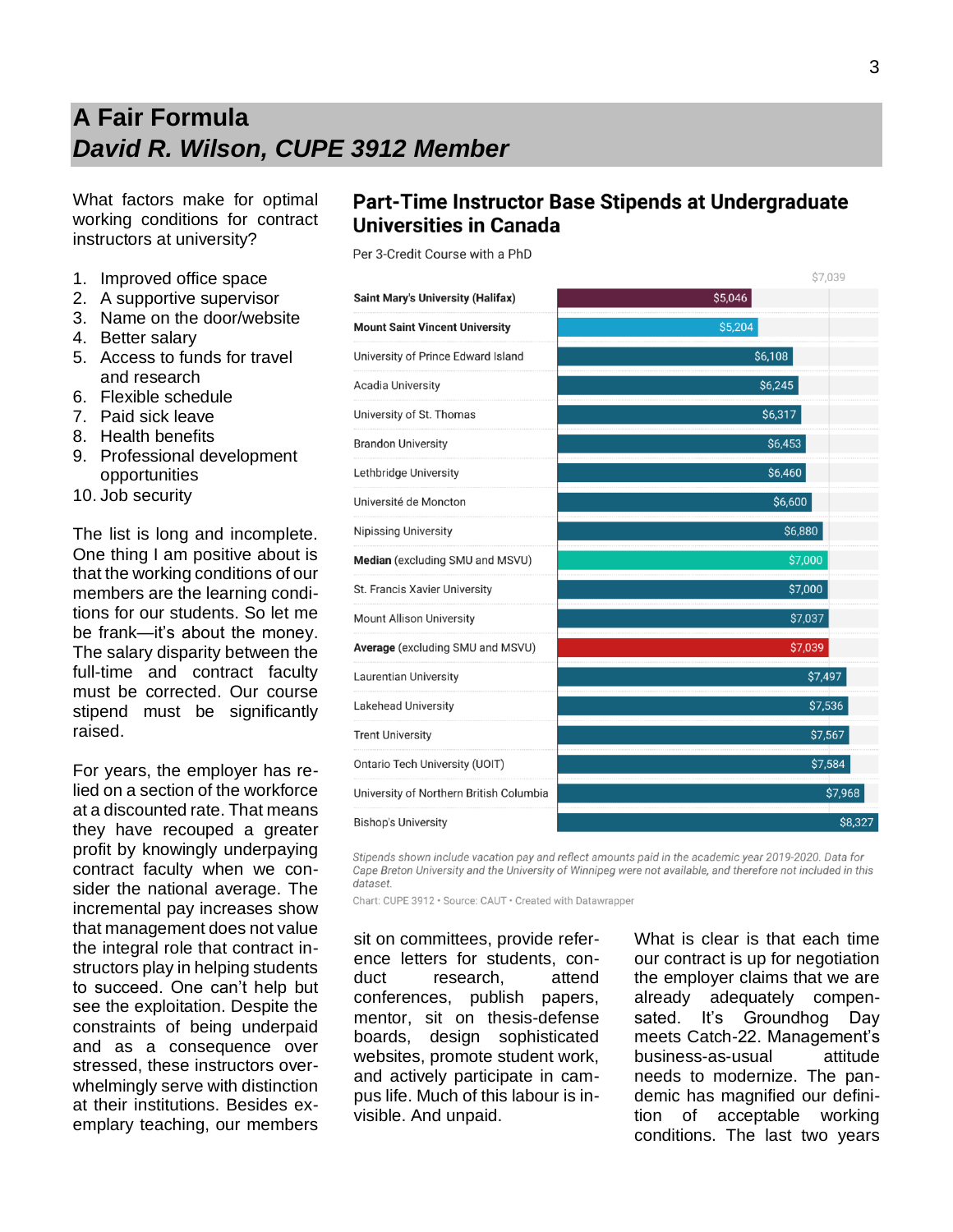have taken a toll on contract faculty with increased workload online and more marginalization at university. We must endure short-term contracts, lack of venues to feel safe giving input, or have our contributions to the university recognized. These factors have been compounded by the sudden rise in inflation. Our pay keeps falling short when we try to pay the rent and buy groceries. So, how can a union challenge the orthodox view that a fractional increase is acceptable?

#### Rebalance the scales.

For instance, what portion of the full-time faculty's salary is dedicated to their teaching duties? Dr. Karen Foster, assistant professor of sociology at Dalhousie, in her study, maintains that fulltime faculty are "paid a salary based on 40% teaching, 40% research, and 20% service" (Nina [Corfu, CBC, Sept. 19, 2016\)](https://www.cbc.ca/news/canada/nova-scotia/contract-instructors-universities-part-time-job-security). While that model has the veneer of truth, the numbers don't quite add up. A deeper dive into the data reveals a different reality the math behind that business model actually serves the interests of the administration's official policies for compensation. The 40/40/20 status quo is not a true measure of what occurs at universities. Indeed, two studies have determined that it might be closer to a fairy tale.

A 2014 [report](https://heqco.ca/pub/teaching-loads-and-research-outputs-of-ontario-university-faculty-implications-for-productivity-and-differentiation/) by the Higher Education Council of Ontario surveyed three faculties (Economics, Philosophy, and Chemistry) at ten universities. The authors discovered that 19% of tenured faculty don't regularly contribute scholarly output. They thought that some universities would be more effi-

#### **Part-Time Instructor Base Stipends at U15**

Per 3-Credit Course



Stipends shown include vacation pay and reflect amounts paid as of September 1, 2020. Source: Canadian Association of University Teachers · Created with Datawrapper

cient if the workload was distributed 80% teaching, 20% service. In a July 2019 [article](https://www.timeshighereducation.com/features/paid-research-time-vanishing-privilege-modern-academics) in the *Times Higher Education*, Nick Mayo also examined the 40/40/20 model. In a poll of faculty, 65% of the respondents admitted that they can only manage to devote 20% of their time to research. Moreover, 80% of faculty surveyed claimed that the 40/40/20 model wasn't "achievable," let alone sustainable. What can we conclude?

The current model is faulty; however, this standard appears to suit administration. It's more fiction than truth since universities portray themselves as research intensive, when in actuality the data shows otherwise. This scenario is comparable to contract faculty, who do the bulk of teaching. The metric used to calculate our pay is flawed and outdated.

Equal pay for equal work is a fundamental workplace principle; however, it doesn't seem to pertain to academic labour. For years, the employer has denied contract faculty a bigger pay cheque. Administrators' factory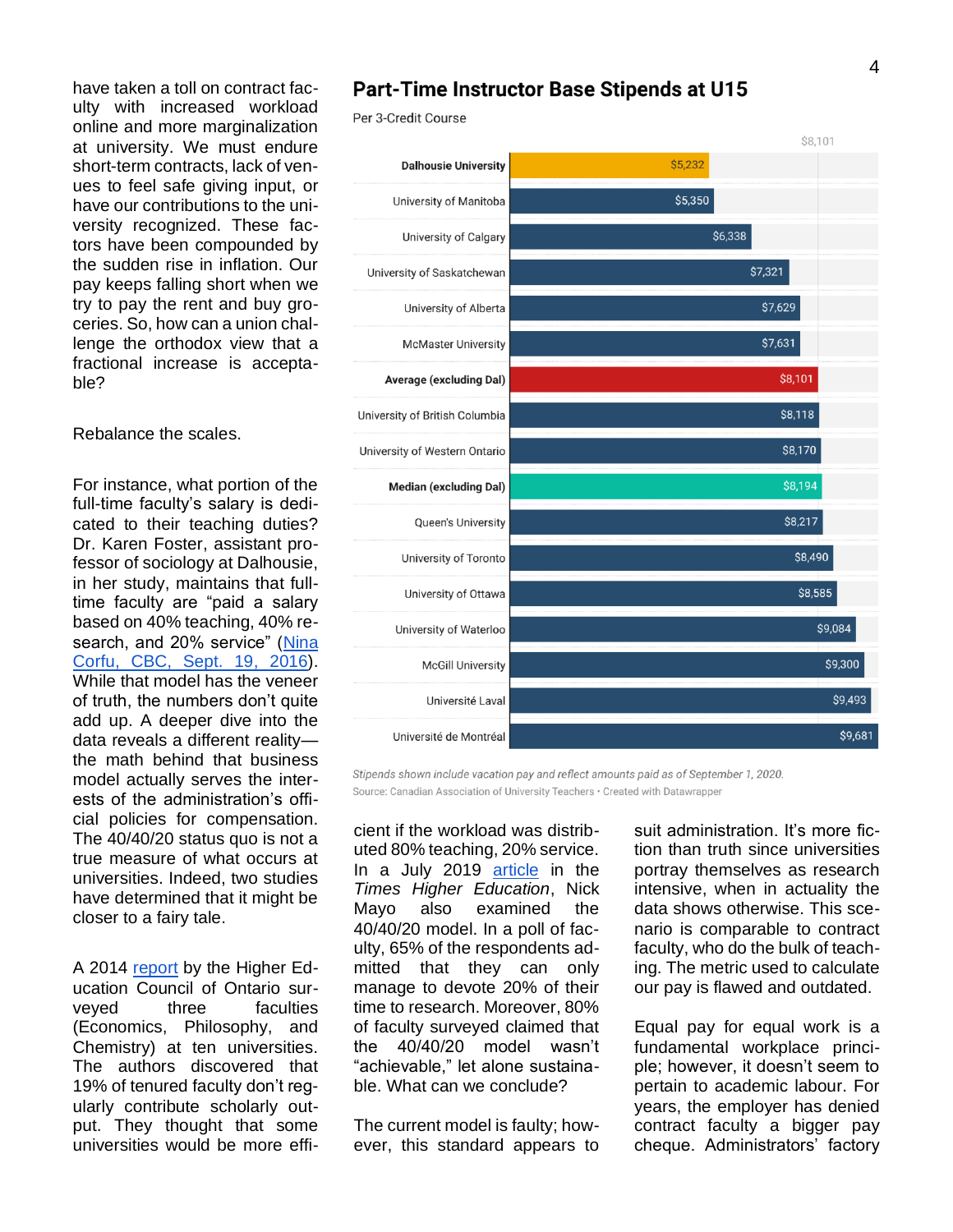setting is that such an increase is too expensive. We see this already with the variable pay for contract instructors at universities across Canada. CAUT conducted a national survey a few years ago, and the results for contract faculty were bleak: we remain a financially vulnerable workforce. There should be a major adjustment to our members' course stipend. Otherwise, it's just another three years of theatre of the absurd. We live in a data-driven environment; we should present the evidence at the negotiating table.

Management might not realize that they have a shared purpose with the union—we both strive to provide students with the best learning environment. But when a percentage of the workforce is under-valued in how they're compensated, it looks irrational for the employer to justify low wages, not to mention unethical. There's a term to describe an organization that purports to promote social justice, equity, and fairness as its mandate, but does not practice it—lip service. That kind of virtue signaling by the university to students, alumni, and community needs to be called out. It negatively impacts the well-being of its contract staff. So, instead of paying lip service, it's time to pay contract instructors what they are worth. Time to give credit where credit is due.

As an instructor I stress equity. fairness, and open-mindedness in my classes. Are those qualities too radical to expect from my employer? When a university begins to reflect the characteristics that we try to develop in our students, then together we can ensure that students reach their goals. What we need is a fair formula.

## **Teaching from the Margins** *Lauren McKenzie, VP for The Language Centre Instructors*

The Language Centre (TLC) at Saint Mary's offers English language instruction to a range of students - those who plan to attend courses at SMU, exchange students in partnerships between SMU and foreign higher education institutions, and newcomers who are upgrading their language skills. Currently, TLC has students from Asia, Eastern Europe, Africa, and Latin America. TLC currently has 20 resilient CUPE 3912 members who have experienced significant upheaval and persevered.

The Language Centre is often the first point of contact for international students when they arrive in Halifax. Part of the work of TLC instructors is to welcome students to Canada, make them feel comfortable, and introduce them to academic life at SMU. These instructors are an extremely caring and supportive group of teachers with diverse

academic and cultural backgrounds. In the past two years, TLC's instructors have adapted curriculum and upgraded their skills to maintain high standards and continuity in instruction while experiencing incredible personal and professional challenges.

Course delivery and working conditions at TLC have changed dramatically as a result of the pandemic. Once a bustling language school filled with teachers and students engaged in a wide range of courses, TLC has suffered significant losses in recent years. In 2015, twenty-nine instructors were teaching face-toface courses including: partnerships with Chinese and Japanese universities; EAP and ESL courses; professional development courses for ESL teachers; special courses for partner schools; courses for university partners including the Sobey

School of Business; and an introduction to TESL course. Today, there are twelve instructors teaching a much reduced catalogue of courses. Many opportunities for our members have disappeared, adding more pressure to instructors experiencing high precarity in their work. Teaching assignments at TLC are generally eight weeks long and based on enrollment and language student numbers are down across the city, region, and industry. The Language Centre saw a significant decrease in student numbers as a result of COVID-19. As a result, many instructors were forced to look for other work, apply for CERB, retrain, retire early, etc.

Due to international travel and local government restrictions, many TLC students were not able to attend classes in person. In March 2020, all classes moved to online delivery and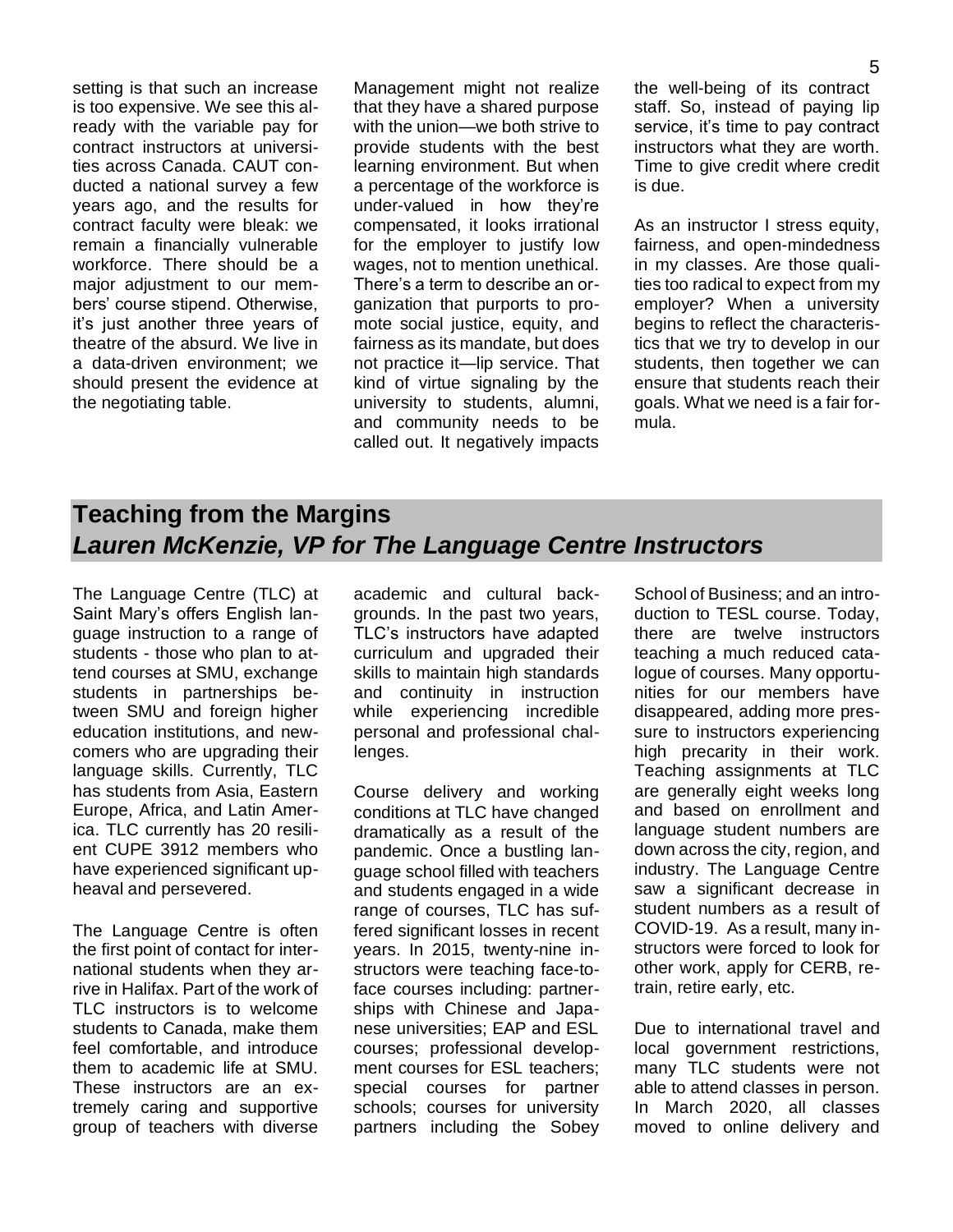teachers began emergency remote teaching, characterised by its response to a crisis and reliance on in-person teaching methods (Hodges et al., 2020). Emergency teaching is vastly different from the planned and research-based methods instructors are now using to deliver language instruction to students in face to face, online and hybrid courses.

The students at TLC and language schools all over Canada want an immersive language and cultural experience, thus many chose to defer language studies or explore other forms of delivery when travel and study restrictions presented obstacles. This is a trend in our industry, and language schools and teachers all over the world have had to adapt to a very different teaching context.

Our school, like so many, saw tragedy strike in 2021 when we lost trusted colleagues and dedicated teachers Bruce Hartlin and Jason Doucette. Bruce was a lover of music and the fine arts. He was a lifelong learner and teacher; Bruce taught at TLC for 20 years and had travelled the world making people feel special. Jason Doucette spent 18 years at TLC and had a fierce sense of humour. He was an active member of CUPE 3912 and a strong voice for members. Bruce and Jason were friends to all at TLC and helped to build the community of language instructors at SMU. They are dearly missed by teachers and students.

After many years of service to his brothers and sisters in CUPE 3912, Dr. Rory Leitch retired from his position in late 2021. Rory navigated TLC's instructors through changes in leadership, curriculum and course delivery. He led members through the turmoil of COVID-19 and passionately defended their rights while providing sound counsel. A sincere thank you to Rory for his dedication and hard work.

The focus of the instructors at TLC is the experience of students and there is discussion of how instructors and students alike experience a sense of othering, like questioning what university services are available to them and how the rules will or will not apply. For example, TLC instructors returned to campus on January 4th, 2022, while all other SMU courses were being delivered online. Members expressed concerns to the employer about returning to

campus weeks before students and faculty. Once again showing their dedication, instructors headed to campus and taught from empty classrooms for three weeks. TLC students have reported that they are not able to access certain products and services, such as the universal bus pass and enhanced support services for full-time students. Despite studying English full-time at TLC, they are not given that status at the university.

The Language Centre acts as a rallying point for students who need connection(s) and instructors who specialise in supporting their academic and social growth. TLC instructors will continue to advocate for equality and inclusiveness for their students and all members of the SMU community.

*Lauren McKenzie is the new VP for The Language Centre Instructors and joined CUPE 3912 in 2015.*

#### **References**

[Hodges, C., et al. \(2020\).](https://er.educause.edu/articles/2020/3/the-difference-between-emergency-remote-teaching-and-online-learning) *The [difference between emergency](https://er.educause.edu/articles/2020/3/the-difference-between-emergency-remote-teaching-and-online-learning)  [remote teaching and online](https://er.educause.edu/articles/2020/3/the-difference-between-emergency-remote-teaching-and-online-learning)  teaching*[. Educause Review.](https://er.educause.edu/articles/2020/3/the-difference-between-emergency-remote-teaching-and-online-learning)

## **Health and Safety Post COVID-19** *Troy Winters, Senior Officer, Health and Safety, CUPE National Jenna Brookfield, Health and Safety Representative, CUPE Atlantic*

#### **What will the health and safety world be after COVID-19?**

For two years the COVID-19 pandemic has been the dominant topic of occupational health and safety as public health directed initiatives tried to slow the spread of the disease across our society and through our workplaces. Whether the virus stays with us as an ever-present risk to

be mitigated, or the risk dissipates due to vaccinations, new treatments, and the evolution of the virus, our workplaces and our perspectives on risk have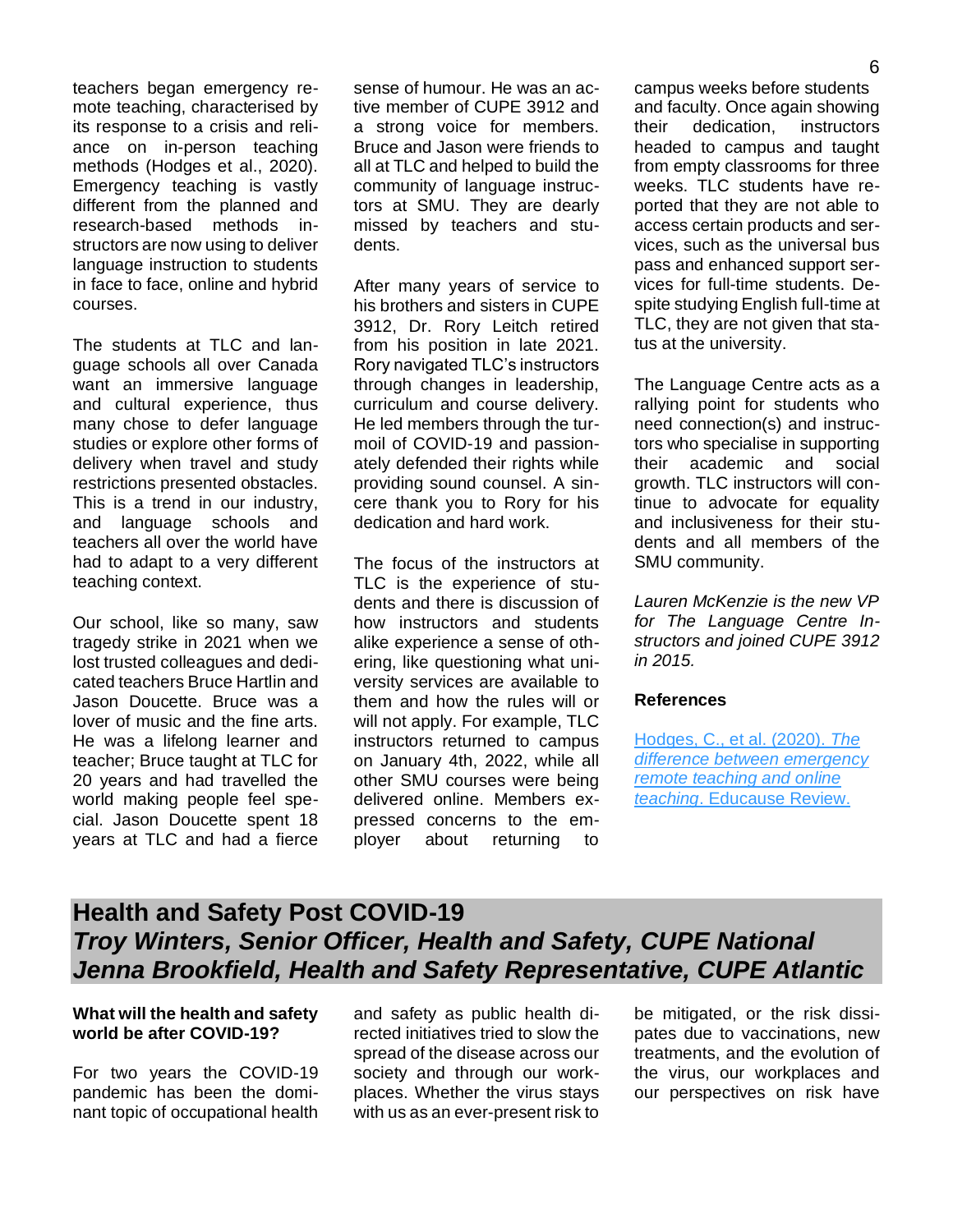forever changed and those impacts will leave a lasting legacy on our safety at work.

#### **Rebuild the precautionary principle**

The 2003 SARS outbreak, which killed hundreds, led many in Canada to question the way that workers were left to fend for themselves. An inquiry in Ontario led by Justice Archie Campbell concluded that the most important takeaway from that experience was the adoption of the precautionary principle. Simply stated, the principle is that:

*Where there is reasonable evidence of an impending threat to public harm, it is inappropriate to require proof of causation beyond a reasonable doubt before taking steps to avert the threat [...] that reasonable efforts to reduce risk need not await scientific proof.*

Did lessons learned from the SARS outbreak help inform Canada's response to the COVID-19 pandemic? In short, the answer is 'no'. Due to a faulty classification of how COVID was being transmitted, the poor application of public health rules in occupational settings, and a supply chain issue of massive proportions, thousands of workers were unnecessarily exposed to COVID-19.

Moving forward, we need to ensure all workers know their rights, know how to refuse work that could put them in danger and that workplaces have effective health and safety committees documenting hazards and making recommendations to ensure that workers are never again exposed to hazards that are completely controllable.

# **Work Refusal Procedure**



#### **How we think about sickness**

"*If you are sick. stay home*." This has become the mantra for workplaces that have continued to run through the pandemic. However, many CUPE workplaces continued to have attendance management programs that track and unfairly punish work